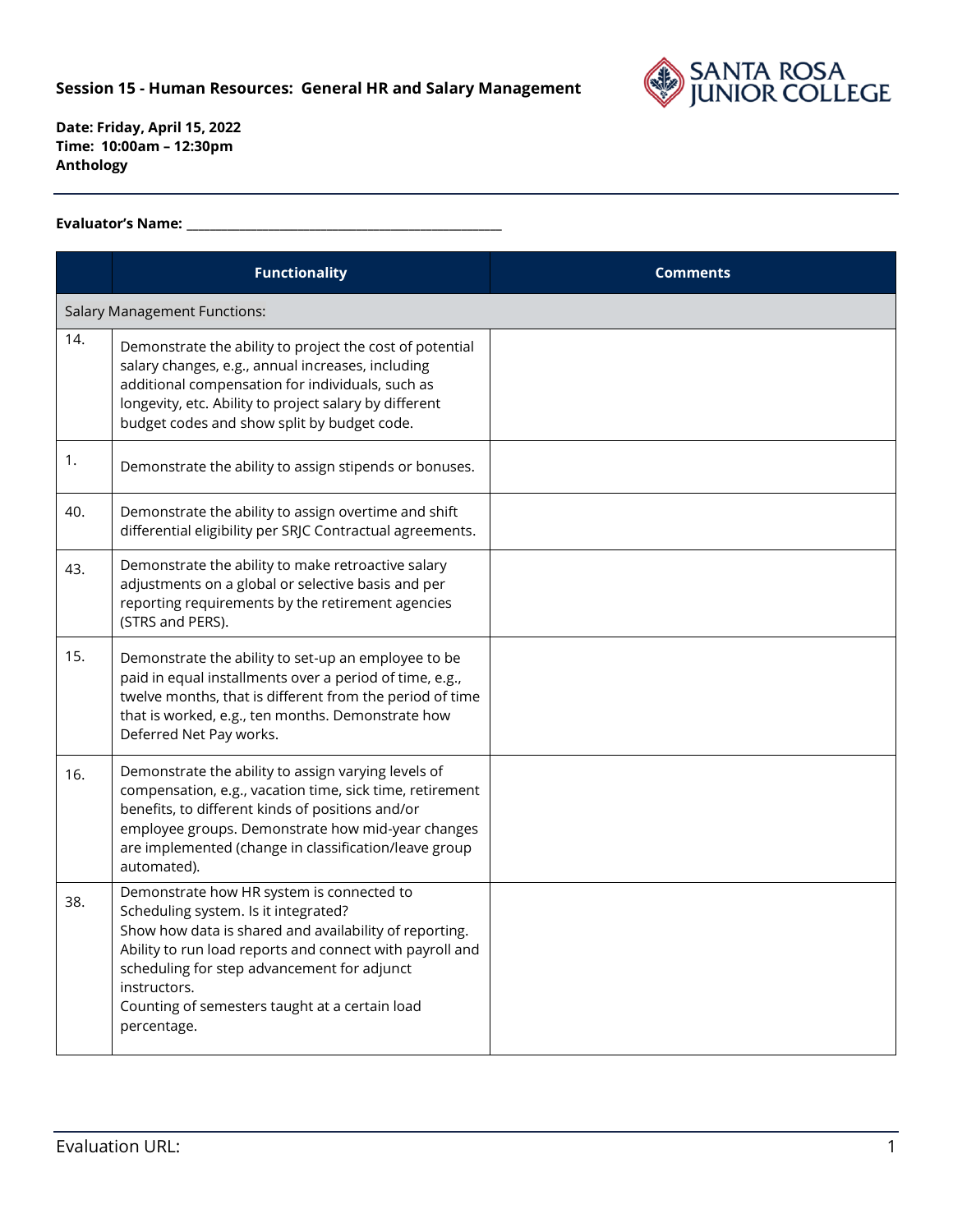

|     | <b>Functionality</b>                                                                                                                                                                                            | <b>Comments</b> |
|-----|-----------------------------------------------------------------------------------------------------------------------------------------------------------------------------------------------------------------|-----------------|
| 7.  | Demonstrate how the system is integrated with the<br>student registration system to verify minimum unit<br>enrollment for student employment.                                                                   |                 |
| 17. | Demonstrate how system tracks longevity increases<br>and manages compounded percentages                                                                                                                         |                 |
| 21. | Demonstrate how the system handles dual retirements<br>systems                                                                                                                                                  |                 |
| 8.  | Demonstrate processing assignments and hours for<br>payroll for non-positional employees                                                                                                                        |                 |
| 18. | Demonstrate pay calculation options for employees<br>who are not 12 month employees, but assigned<br>various days per fiscal year to work over 12 months                                                        |                 |
| 32. | Demonstrate Calendar setups for Academic and Non-<br>Academic Personnel                                                                                                                                         |                 |
| 19. | Demonstrate the salary schedule setups for monthly,<br>annual, and hourly basis                                                                                                                                 |                 |
| 33. | Demonstrate how system calculates retirement bases<br>for retirement reporting                                                                                                                                  |                 |
| 13. | Demonstrate how the different employee leaves would<br>be processed for pay including differential pay based<br>on ED Code requirements and contractual agreements<br>for Certificated and Classified Personnel |                 |
|     | <b>Tracking Functions:</b>                                                                                                                                                                                      |                 |
| 2.  | Demonstrate the ability to track employee status,<br>position assignments, department, location, bio/<br>demographic data.                                                                                      |                 |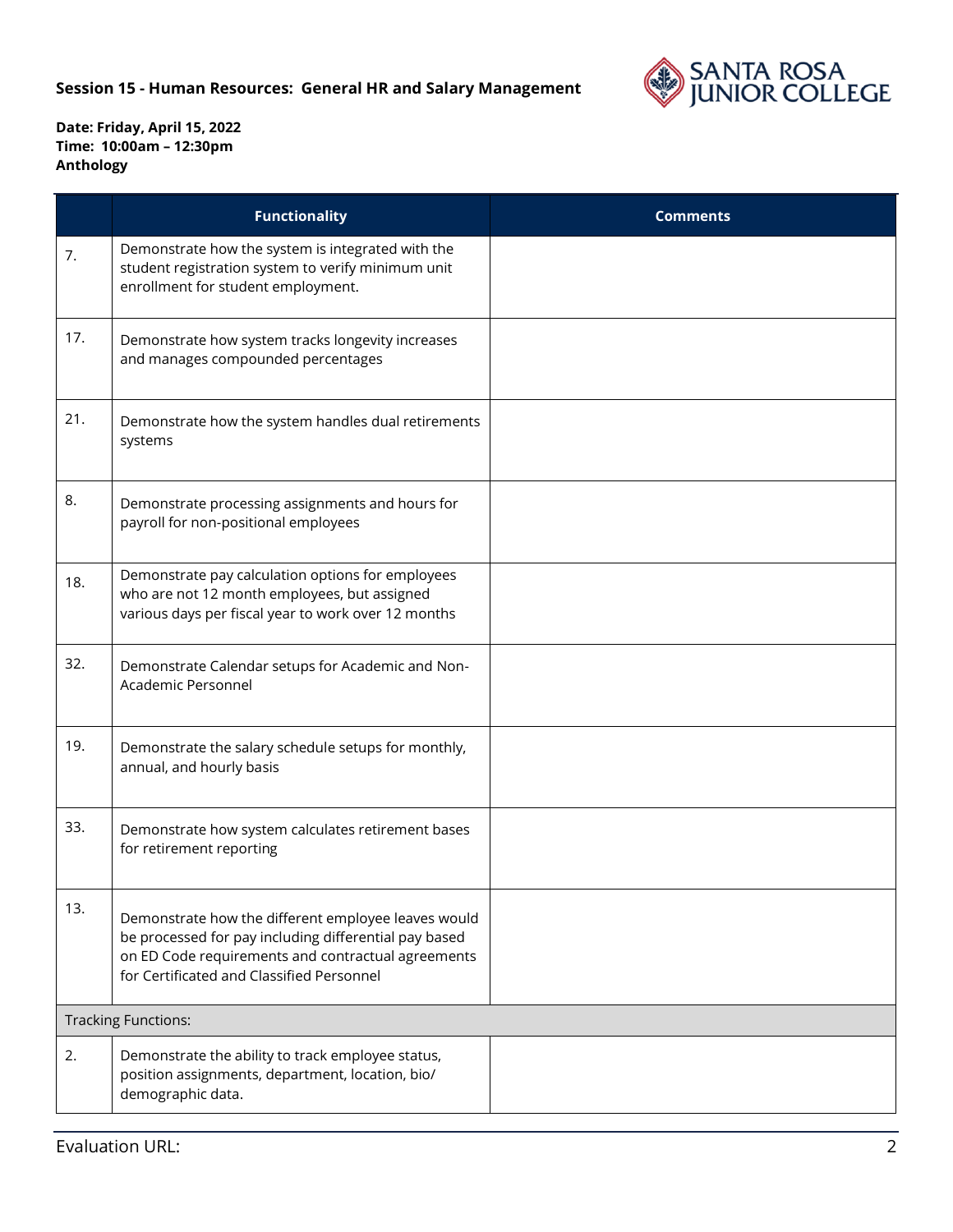

|     | <b>Functionality</b>                                                                                                                                                                                                                                                                                                                   | <b>Comments</b> |
|-----|----------------------------------------------------------------------------------------------------------------------------------------------------------------------------------------------------------------------------------------------------------------------------------------------------------------------------------------|-----------------|
| 36. | Demonstrate ability to receive notifications when<br>changes are made to the employee's record, such as<br>address changes.                                                                                                                                                                                                            |                 |
| 3.  | Demonstrate the ability to track faculty who are in a<br>tenure process and classified and management who<br>are in a probationary period.                                                                                                                                                                                             |                 |
| 22. | Demonstrate the ability to track employee evaluations<br>including scheduled reminders. Demonstrate<br>integration with performance evaluation submission<br>system and/or functions available within existing<br>system for performance evaluation submissions, and<br>group survey evaluations while maintaining<br>confidentiality. |                 |
| 34. | Demonstrate the ability to track employees with<br>employment authorization expiration dates.                                                                                                                                                                                                                                          |                 |
| 23. | Demonstrate the ability to track employees who are on<br>performance improvement plans.                                                                                                                                                                                                                                                |                 |
| 24. | Demonstrate the ability to track history of progressive<br>disciplinary actions.                                                                                                                                                                                                                                                       |                 |
| 4.  | Demonstrate the ability to track employee, education,<br>certifications, etc.                                                                                                                                                                                                                                                          |                 |
| 25. | Demonstrate ability to push out additional training to<br>some/all employees beyond initial onboarding -<br>continuing professional development.                                                                                                                                                                                       |                 |
| 26. | Demonstrate the ability to track employee completion<br>of training programs, e.g., new hire orientation, sexual<br>harassment prevention, etc.                                                                                                                                                                                        |                 |
| 5.  | Demonstrate the ability to track an employee's entire<br>employment and job history.                                                                                                                                                                                                                                                   |                 |
| 39. | Demonstrate the ability to track an employee's comp<br>time, vacation, release time, overtime, etc.                                                                                                                                                                                                                                    |                 |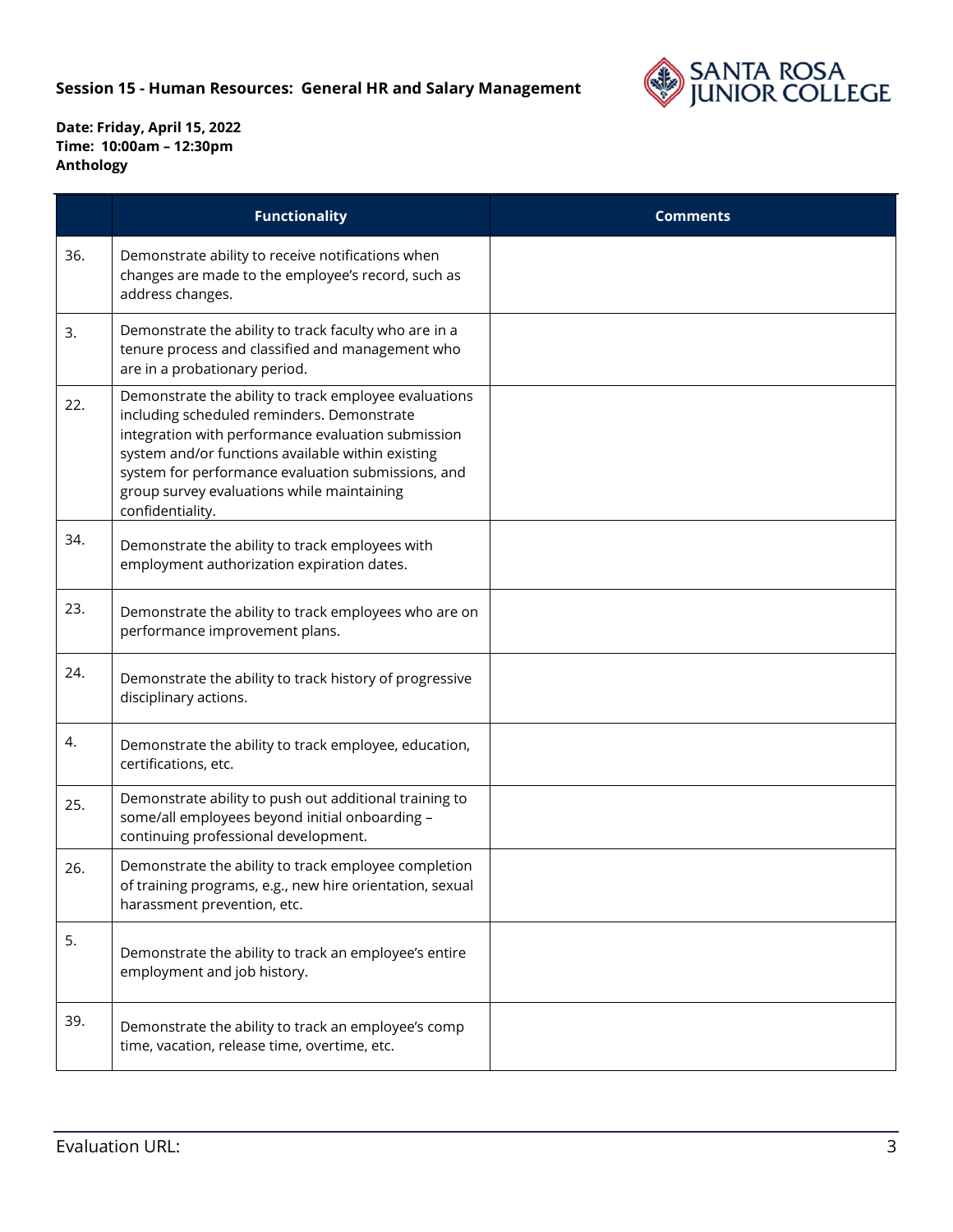

|                    | <b>Functionality</b>                                                                                                                                                                                              | <b>Comments</b> |
|--------------------|-------------------------------------------------------------------------------------------------------------------------------------------------------------------------------------------------------------------|-----------------|
| 41.                | Demonstrate the ability to track employee FMLA and<br>other leave types.                                                                                                                                          |                 |
| 6.                 | Demonstrate the ability to track retirees remaining on<br>benefits and receiving other post-retirement benefits,<br>including the ability for retirees to make automated<br>payments for benefit premiums.        |                 |
| 9.                 | Demonstrate the ability to track number of hours and<br>days in paid status during a fiscal year. Demonstrate<br>the ability to track days and hours worked for non-<br>positional employees for PERS eligibility |                 |
| 20.                | Demonstrate the ability to track eligibility of all<br>employees for step advancement based on defined<br>rules and contractual agreements.                                                                       |                 |
| 30.                | Demonstrate the separation/off-boarding process                                                                                                                                                                   |                 |
| 31.                | Show how exit checklist and interviews are supported.                                                                                                                                                             |                 |
| <b>HR Reports:</b> |                                                                                                                                                                                                                   |                 |
| 34.                | Demonstrate the ability to produce HR IPEDS reports.                                                                                                                                                              |                 |
| 27.                | Demonstrate the ability to produce gender, age,<br>ethnicity, years of service reports.                                                                                                                           |                 |
| 28.                | Demonstrate the ability to produce hires, transfers and<br>terminations (voluntary and involuntary) reports.<br>Ability to track reasons for terminations.                                                        |                 |
| 29.                | Demonstrate the ability to produce benefit enrollment<br>and dependents/beneficiaries reports for employees,<br>retirees and surviving spouses that includes the cost of<br>their health insurance premiums.      |                 |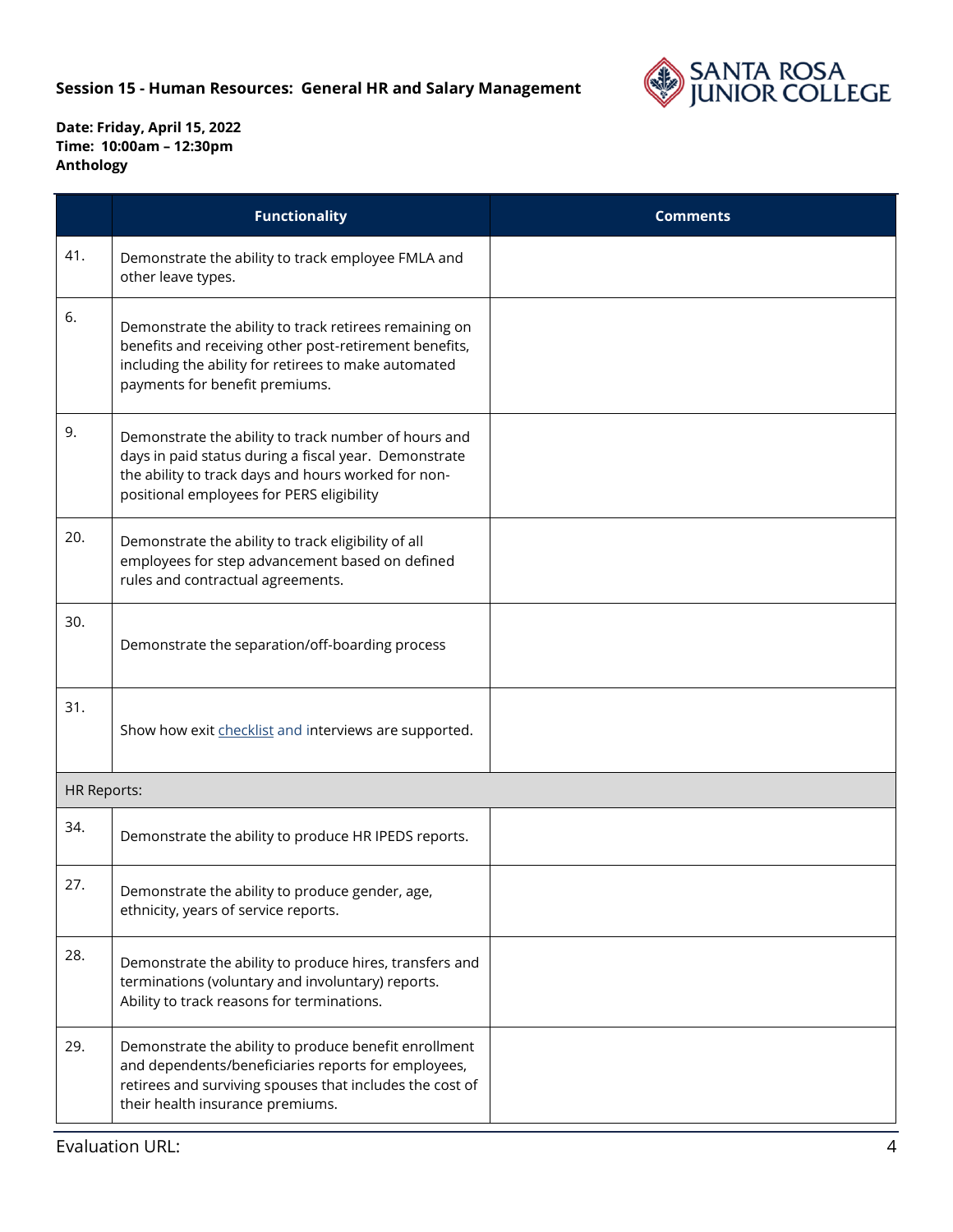

|     | <b>Functionality</b>                                                                                                                                                                                                                                                                                                                                                                                                                       | <b>Comments</b> |
|-----|--------------------------------------------------------------------------------------------------------------------------------------------------------------------------------------------------------------------------------------------------------------------------------------------------------------------------------------------------------------------------------------------------------------------------------------------|-----------------|
| 42. | Demonstrate the ability to produce ACA benefits<br>eligibility, based on hours worked for different classes<br>of employees, some based on their timesheets, some<br>based on their class hours plus office hours plus lab<br>hours (adjunct) and some based on their FTE that is<br>entered in the HRIS, including reporting of individuals<br>who work in multiple classifications to show combined<br>FTE for ACA eligibility purposes. |                 |
| 44. | Demonstrate the ability to produce multiple workplace<br>report for EDD - number of employees per campus<br>and salary paid to each location                                                                                                                                                                                                                                                                                               |                 |
| 45. | Demonstrate the ability to produce transparent<br>California report - wages, overtime, all benefits paid to<br>all employees each calendar year. Demonstrate ability<br>to generate the GCC report for the controller's office                                                                                                                                                                                                             |                 |
| 35. | Demonstrate how faculty load and compensation<br>calculations/processes are performed,                                                                                                                                                                                                                                                                                                                                                     |                 |
| 10. | Demonstrate use of document imaging for existing<br>paper-bound personnel files.                                                                                                                                                                                                                                                                                                                                                           |                 |
| 11. | Demonstrate the ability for employee self-service to<br>update data fields, see pay stubs, W-2s and leave<br>balances, opt in/out of data sharing, etc. Does the<br>system allow for employees to change their benefits<br>using self-service during Open Enrollment?                                                                                                                                                                      |                 |
| 13. | Show how an employee can upload documents - e.g.,<br>certifications, vaccination records, etc.                                                                                                                                                                                                                                                                                                                                             |                 |